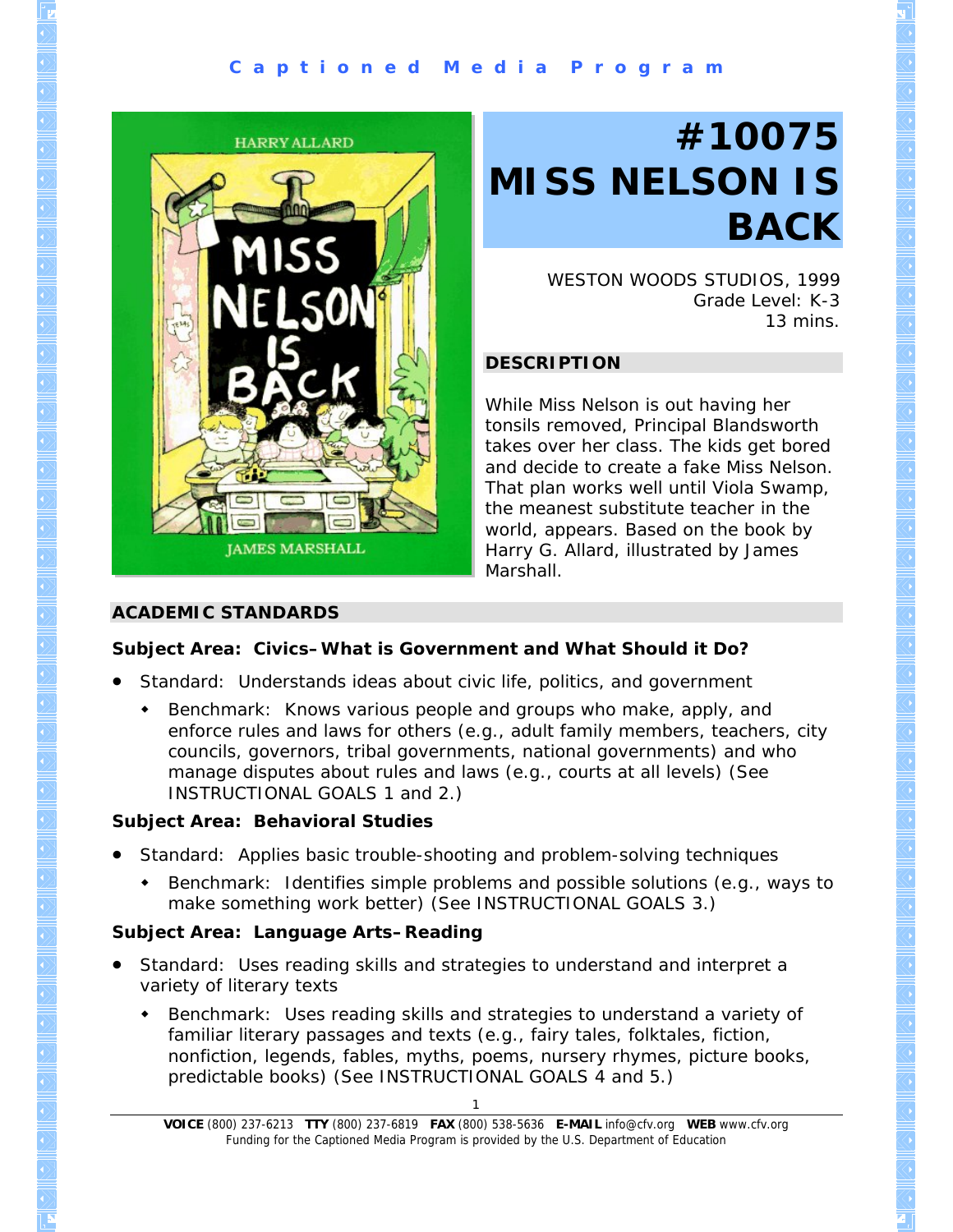- Benchmark: Knows setting, main characters, main events, sequence, and problems in stories (See INSTRUCTIONAL GOALS 4 and 5.)
- Benchmark: Makes simple inferences regarding the order of events and possible outcomes (See INSTRUCTIONAL GOALS 5.)
- Benchmark: Knows the main ideas or theme of a story (See INSTRUCTIONAL GOALS 4.)

# **INSTRUCTIONAL GOALS**

- 1. To explore feelings about school.
- 2. To illustrate substitute teacher issues.
- 3. To investigate problem-solving techniques.
- 4. To show the story from the book *Miss Nelson is Back* and examine the plot.
- 5. To make predictions about *Miss Nelson is Back* before and during the viewing of the video and then confirm and/or revise them by the end of the viewing.

# **VOCABULARY**

- 1. act up
- 2. afternoon
- 3. behave
- 4. class
- 5. get rid of
- 6. hatch a plot
- 7. impersonating
- 8. knob
- 
- 11. principal 12. substitute
	- 13. teacher

9. morning

# 10. nervous

- **BEFORE SHOWING**
- 1. Show the cover and title of the video or book *Miss Nelson is Back.*
	- a. Discuss who Miss Nelson might be.
	- b. Guess why Miss Nelson was gone and why she is back.
	- c. Discuss what the problem might be in the story. Predict what might happen at the school.
- 2. Discuss substitute teachers. Draw a picture of both a nice and a not nice substitute teacher. Describe the drawings. Discuss the differences between the two teachers.
	- a. What kinds of things would you like a substitute to do with you?
	- b. What kind of personality would you like a substitute to have?
	- c. What things could you do to help a substitute teacher feel welcome?

# **DURING SHOWING**

- 1. View the video more than once, with one showing uninterrupted.
- 2. Pause the video before the substitute teacher enters the room on Monday morning. Predict who is at the door.
- 3. Pause the video while the students in the story are working on their plot to get rid of the principal. Discuss what their plot might be.
- 4. Pause the video before the fake Miss Nelson enters the room. Predict who is at the door.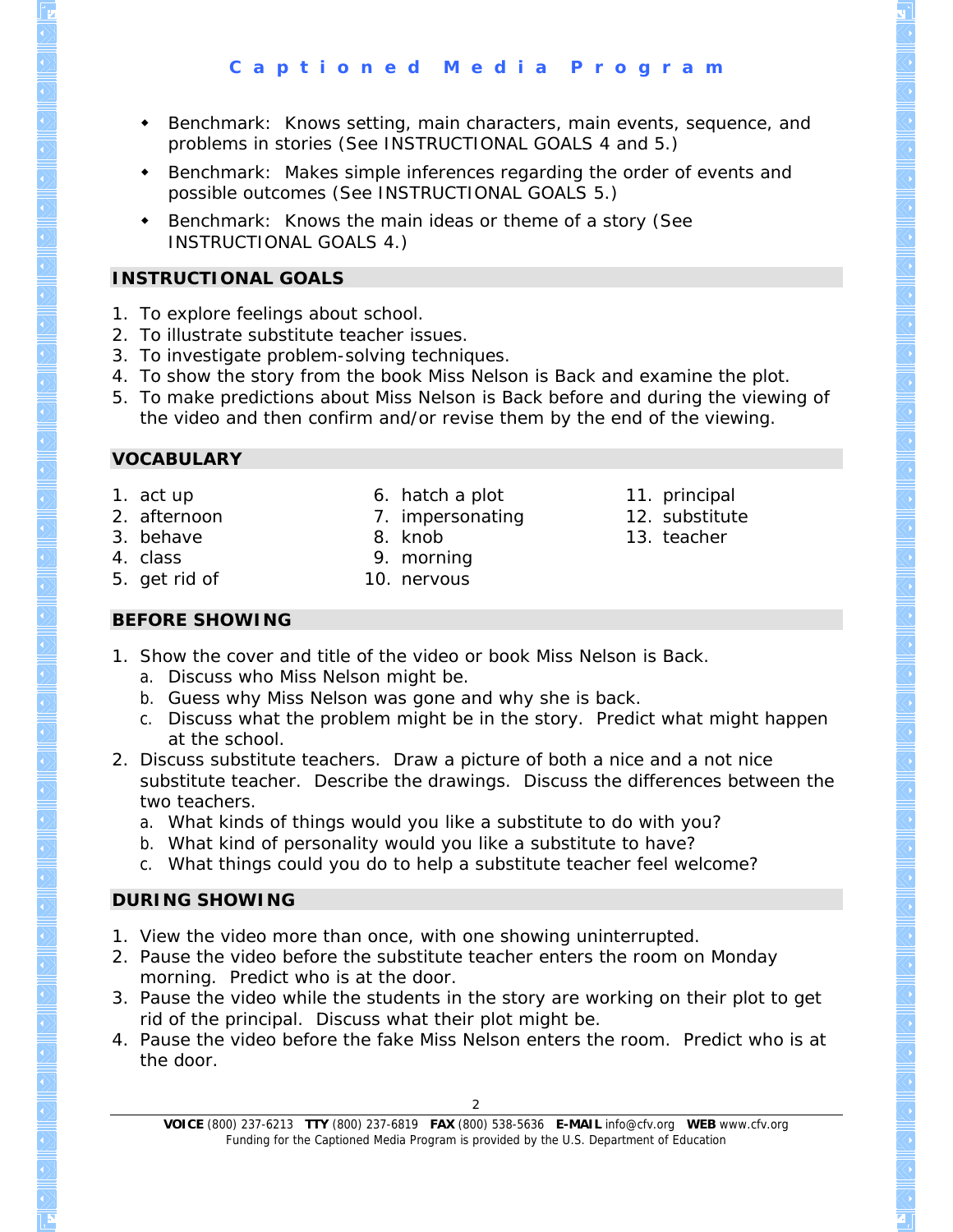## **AFTER SHOWING**

#### **Discussion Items and Questions**

- 1. Why was Miss Nelson going to be away from school? What did she expect from the students while she was going to be gone? How did the students react?
- 2. At recess, who did the big kid warn the students about? How did Miss Nelson's students respond to the warning?
- 3. Who taught the class on Monday? What did Mr. Blandsworth do in the morning? In the afternoon? What was the class's reaction?
- 4. Who substituted on Tuesday? What did Mr. Blandsworth do? What did he do for the next two days? What was the class's response? How could he have made class more exciting?
- 5. Describe the "plot" that the students hatched. Why did the plot involve painting, sewing, old clothes, and stunt work?
- 6. Describe how the fake Miss Nelson looked and walked. Explain why the other students laughed and answered for her.
- 7. What did the students do at ten o'clock? Where did they go?
- 8. What mistake did the students make on the way back to school? What did the real Miss Nelson do when she saw the class go by? What was Mr. Blandsworth's response?
- 9. Describe what the students were doing that afternoon in class.
- 10. What happened when Viola Swamp took over the classroom? How did the students feel? How did Viola Swamp figure out the students' plot?
- 11. Why did Mr. Blandsworth come back to the classroom? Why did he think Viola Swamp was Miss Nelson? What was Viola Swamp's response to the principal? Why was that nice?
- 12. What happened after Viola Swamp left the classroom? How did the students feel when Miss Nelson came in the room? What did the kids keep a secret about?
- 13. Who was Viola Swamp? Why did Miss Nelson become Viola Swamp? Was this a good way to solve the problem with her class?

## **Applications and Activities**

- 1. Review the predictions that were made before and during the story. Revise or confirm them.
- 2. Read the book, *Miss Nelson is Back*, by Harry Allard. Discuss how the characters felt at various points in the story.
- 3. Discuss the various characters from the story. Make a paper plate mask of a favorite character using markers, felt, yarn, etc. Model the masks. Guess who the masks represent.
- 4. Using a variety of scrap material, make disguises. Locate old unwanted clothes, and allow students to dress up with their disguises.
- 5. Recall Mr. Blandsworth's pen collection from the story. Discuss collections. Describe personal collections. Have a "show-and-tell" of various collections.
- 6. Discuss feelings about what Miss Nelson did to the class when she saw them out of school.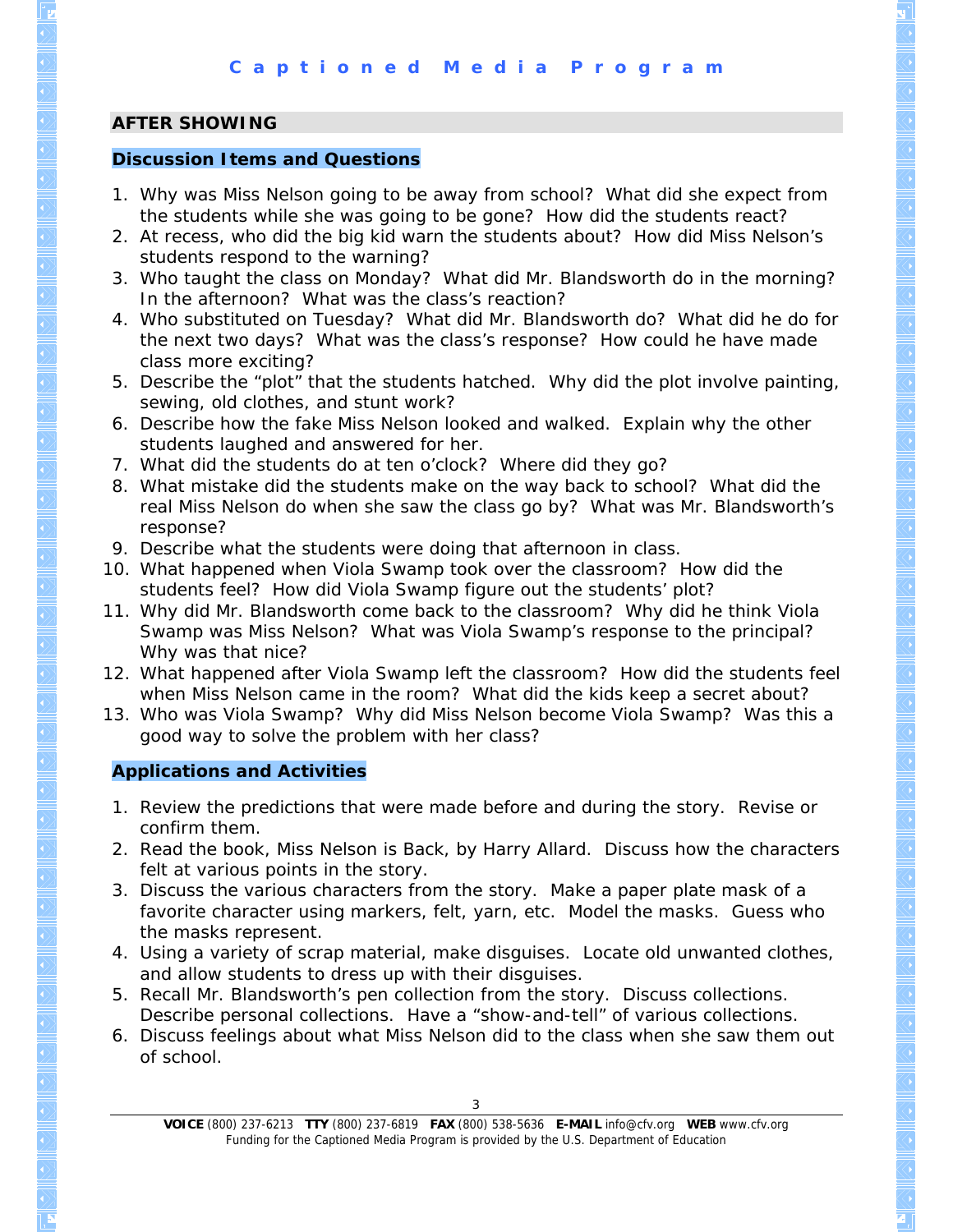- a. What else could Miss Nelson have done to stop what was going on in her class?
- b. What would you have done if you were Miss Nelson?
- c. Do you think the children will ever try to dress up as Miss Nelson again? Why or why not?
- 7. Read other books about teachers and substitute teachers.
	- a. *The Teacher from the Black Lagoon* by Mike Thaler.
	- b. *The Substitute Teacher* by Cathy East Dubowski.
	- c. *Swamp Monsters* by Mary Christian.
	- d. *Substitute Teacher Plans* by Doug Johnson.
	- e. *Jamaica and the Substitute Teacher* by Juanita Havill.
	- f. *The Bird is the Word* by Stephanie Spinner.
	- g. *Mr. Rover Takes Over* by Grace MacCarone.
- 8. Investigate tonsils.
	- a. Where are *tonsils*?
	- b. What are tonsils for?
	- c. Why do people have their tonsils taken out?
	- d. How old are most people who have their tonsils taken out?
	- e. How long does it usually take people to get well after having their tonsils taken out?

#### **SUMMARY**

When Miss Nelson leaves to have her tonsils removed, the kids in Room 207 prepare to "act up." Warned about the mean substitute Viola Warned, they create a Miss Nelson look-alike to get rid of boring Mr. Blandsworth, the principal, until the real "Swamp" shows up to set things straight.

## **RELATED RESOURCES**

- *[Miss Nelson Has a Field Day](http://www.cfv.org/titledetail.asp?dn=10074)* #10074
- *[The Teacher from the Black Lagoon](http://www.cfv.org/titledetail.asp?dn=10100)* #10100

# **World Wide Web**



The following Web sites complement the contents of this guide; they were selected by professionals who have experience in teaching deaf and hard of hearing students. Every effort was made to select accurate, educationally relevant, and "kid safe" sites. However, teachers should preview them before use. The U.S. Department of Education, the National Association of the Deaf, and the Captioned Media Program do not endorse the sites and are not responsible for their content.